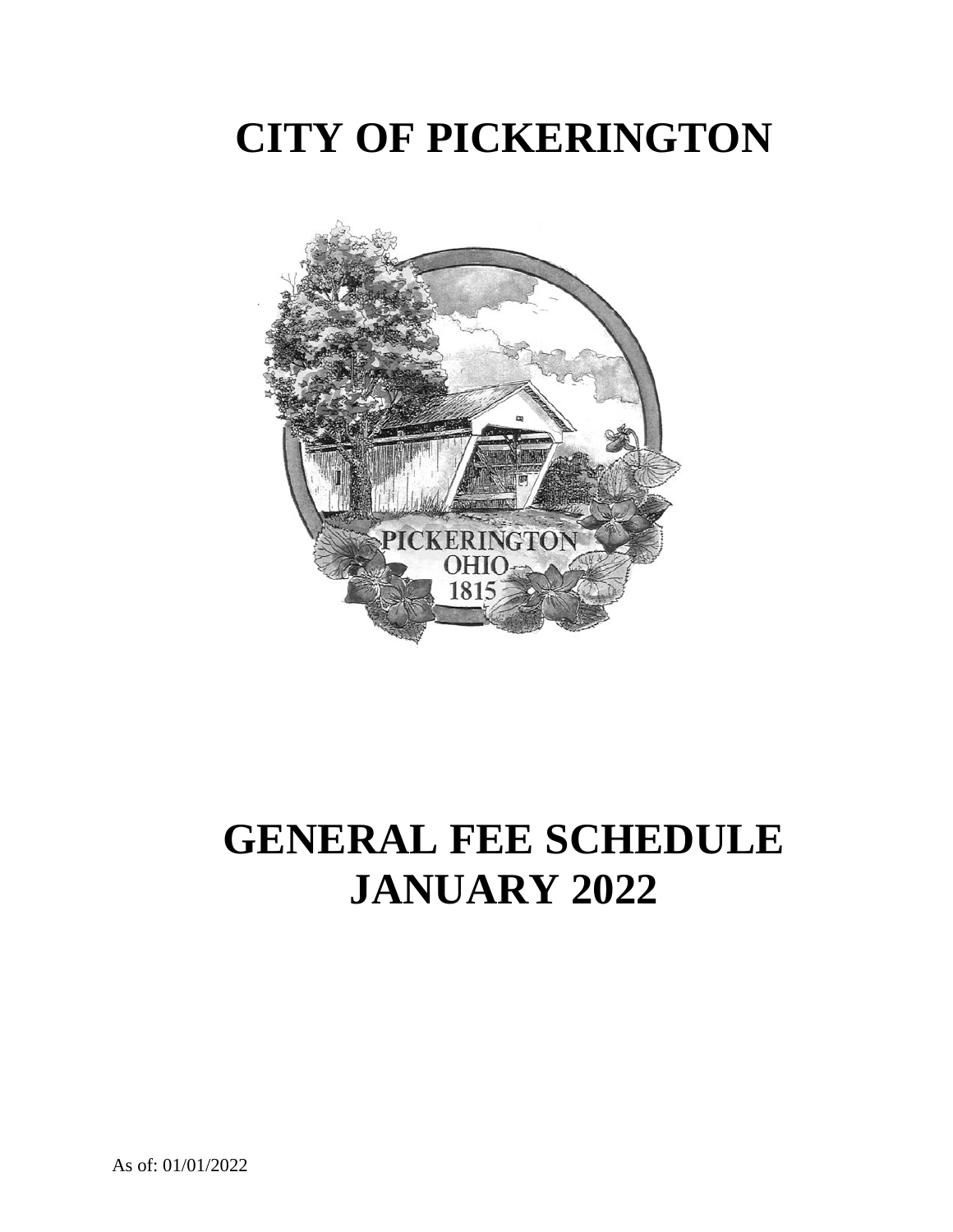# **TABLE OF CONTENTS**

| <b>ADMINISTRATIVE</b>         | PAGE 1            |
|-------------------------------|-------------------|
| <b>BUILDING DEPARTMENT</b>    | PAGE <sub>2</sub> |
| PLANNING & ZONING             | PAGE 9            |
| <b>ENGINEERING DEPARTMENT</b> | PAGE 12           |
| PARKS & RECREATION DEPARTMENT | PAGE 13           |
| POLICE DEPARTMENT             | PAGE 15           |
| UTILITY DEPARTMENT            | PAGE 16           |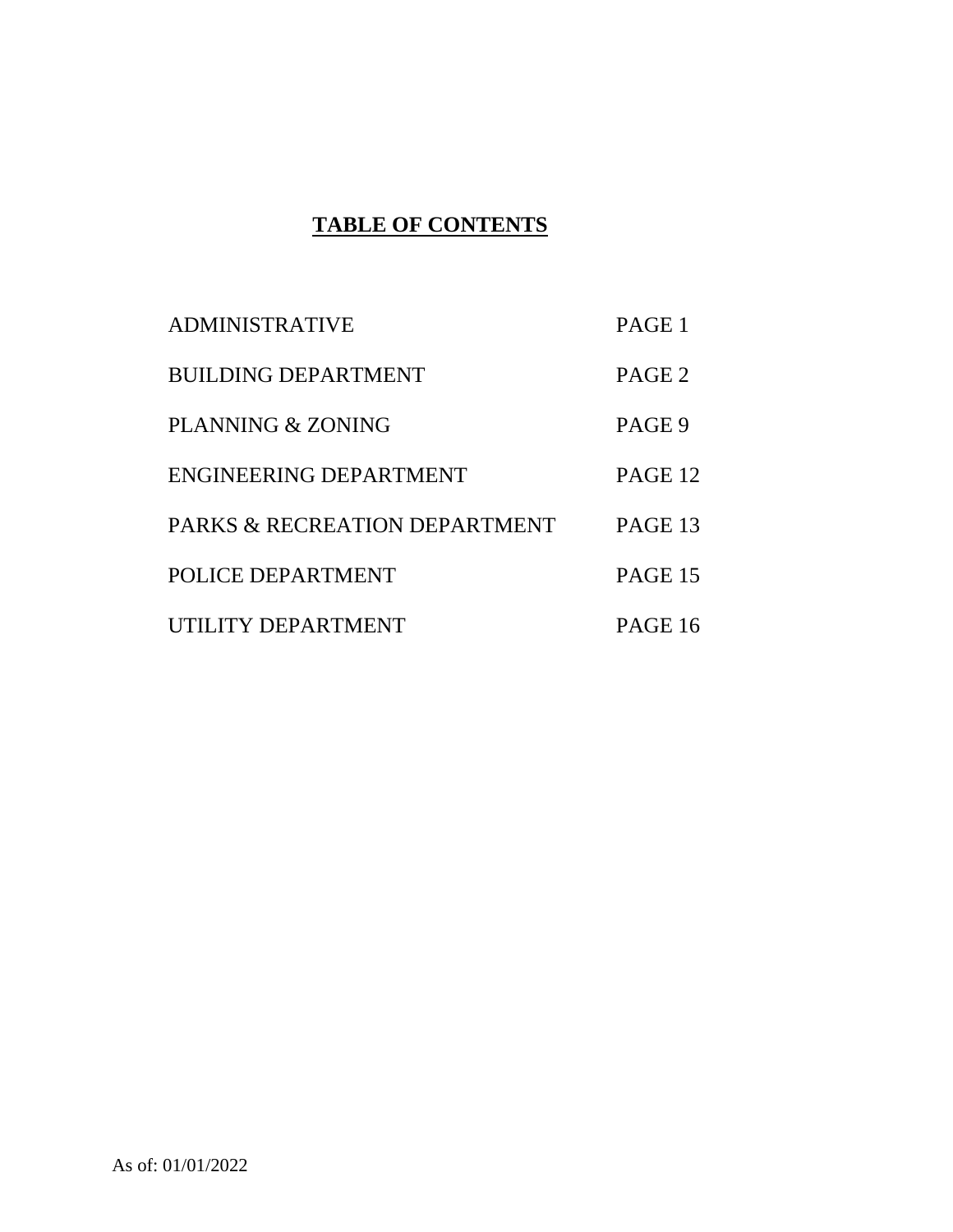## **CITY CLERK'S OFFICE**

| <b>City Council Packets</b>                   |                                     |
|-----------------------------------------------|-------------------------------------|
| Complete packet mailed (per six months)       | \$37.50                             |
| Complete packet/picked-up (per six months)    | \$20.00                             |
|                                               |                                     |
| <b>Document Copies</b><br><b>Regular Copy</b> | Less than 10 pages $-$ No Charge    |
|                                               | .15 per page (If ten pages or more) |
| Color Copy                                    | .35 per page                        |
| <b>Oversized Copy</b>                         | $1.00$ per page                     |
| (Blueprints, etc.)                            |                                     |
|                                               |                                     |
| <b>MAYOR'S COURT</b>                          |                                     |
| <b>Returned Check</b>                         | \$35.00                             |
| <b>FINANCE DEPARTMENT</b>                     |                                     |
|                                               |                                     |
| <b>Returned Check</b>                         | \$35.00                             |
| <b>TAX DEPARTMENT</b>                         |                                     |
|                                               |                                     |
| <b>Withholding</b>                            |                                     |
| Interest                                      | $0.42\%$ per month                  |

Penalty 50% of amount due

# **Business and Individual Tax Returns**

Late Filing Fee \$25.00 per month, up to \$150.00 Penalty 15% of unpaid tax, if not otherwise safe harbored Interest 0.42% per month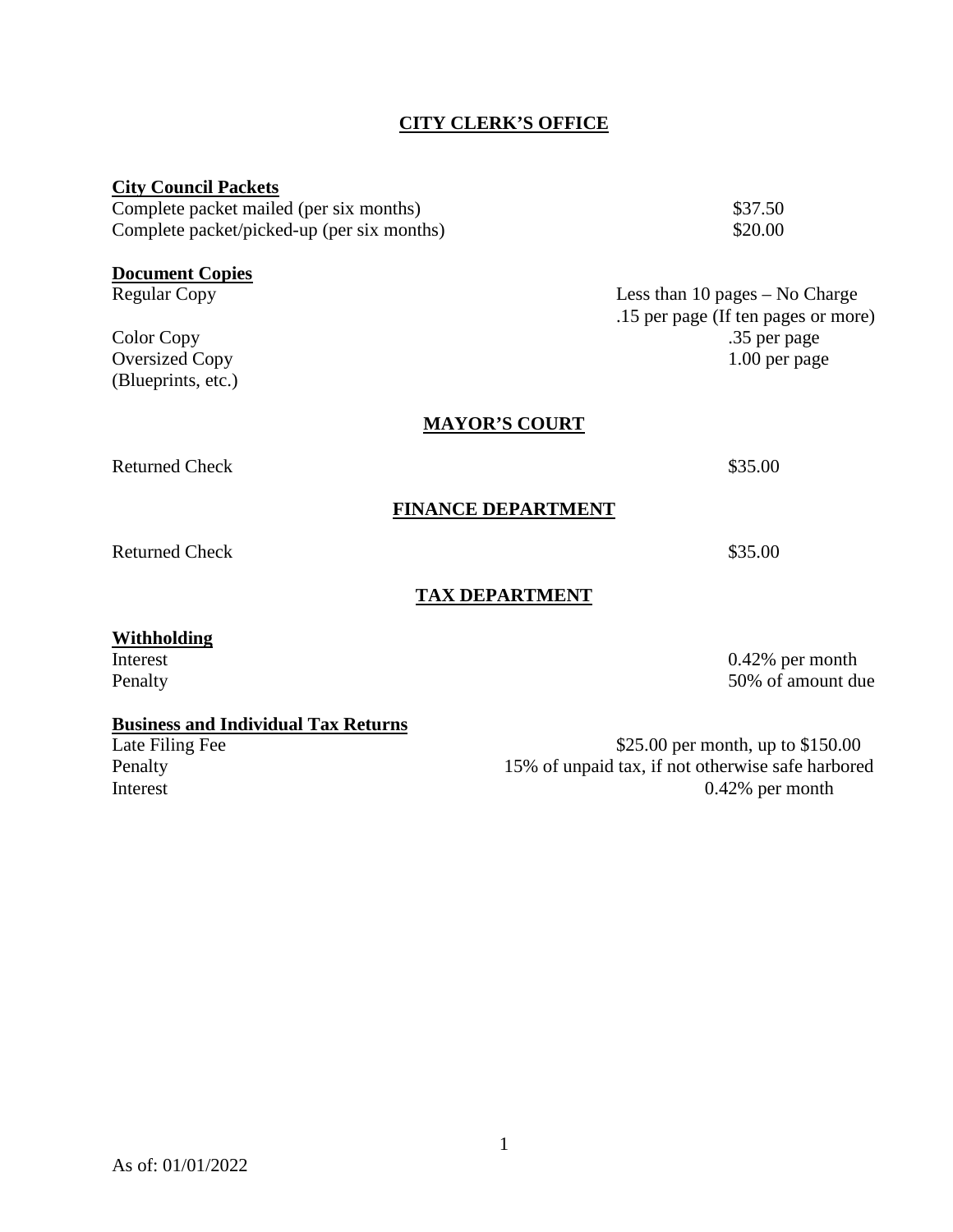## **BUILDING DEPARTMENT**

### I. **Plan Examination Fee**

The Plan Examination Fee will be assessed according to the following schedule.

| A. | New single-family residence                                                     |                                                                                     |
|----|---------------------------------------------------------------------------------|-------------------------------------------------------------------------------------|
|    | Single-family residence<br>1.                                                   | \$150.00                                                                            |
|    | 2.<br>Replacement house-type                                                    | \$150.00                                                                            |
|    | 3.<br>Revision/Correction letter resubmittal                                    | \$100.00/each                                                                       |
|    | non-refundable and required when submitting a new application.                  | New single-family residence and replacement house-type plan examination fees are    |
| B. | New residential accessory buildings; Additions and alterations                  |                                                                                     |
|    | Reviewed by staff<br>1.                                                         | \$25.00                                                                             |
|    | 2.<br>Reviewed by contract plan examiner                                        | \$100.00 deposit<br>\$100.00/hour                                                   |
|    | ٠<br>The deposit will be applied to the total examination fee.                  | The deposit is non-refundable and is required when submitting a new application.    |
| C. | New multi-family residence                                                      |                                                                                     |
|    | 1-2-3 family residence<br>1.                                                    | \$150.00/unit                                                                       |
|    | Revision/Correction letter submittal<br>2.                                      | \$100.00/unit                                                                       |
|    | ٠<br>application.                                                               | The plan examination fee is non-refundable and is required when submitting a new    |
|    | 3.<br>4+ family residence                                                       | $$150.00$ /deposit<br>\$100.00/hour                                                 |
|    | $\bullet$<br>applied to the total examination fee.                              | The deposit is required when submitting a new application. The deposit will be      |
| D. | Commercial                                                                      |                                                                                     |
|    | New Building/Addition<br>1.                                                     | \$100.00 processing fee                                                             |
|    | 2.<br><b>Alteration/Tenant Space</b>                                            | \$100.00/hour (plan examination)<br>\$100.00 processing fee                         |
|    |                                                                                 | \$100.00/hour (plan examination)                                                    |
|    | 3.<br>Automatic Sprinkler, Fire Alarm                                           | \$100.00 processing fee                                                             |
|    | and Hood Suppression                                                            | \$100.00/hour (plan examination)                                                    |
|    | The processing fee is non-refundable and required when submitting a new<br>fee. | application. The processing fee is separate from the \$100.00/hour plan examination |

E. Preliminary Plan Examination \$100.00/hour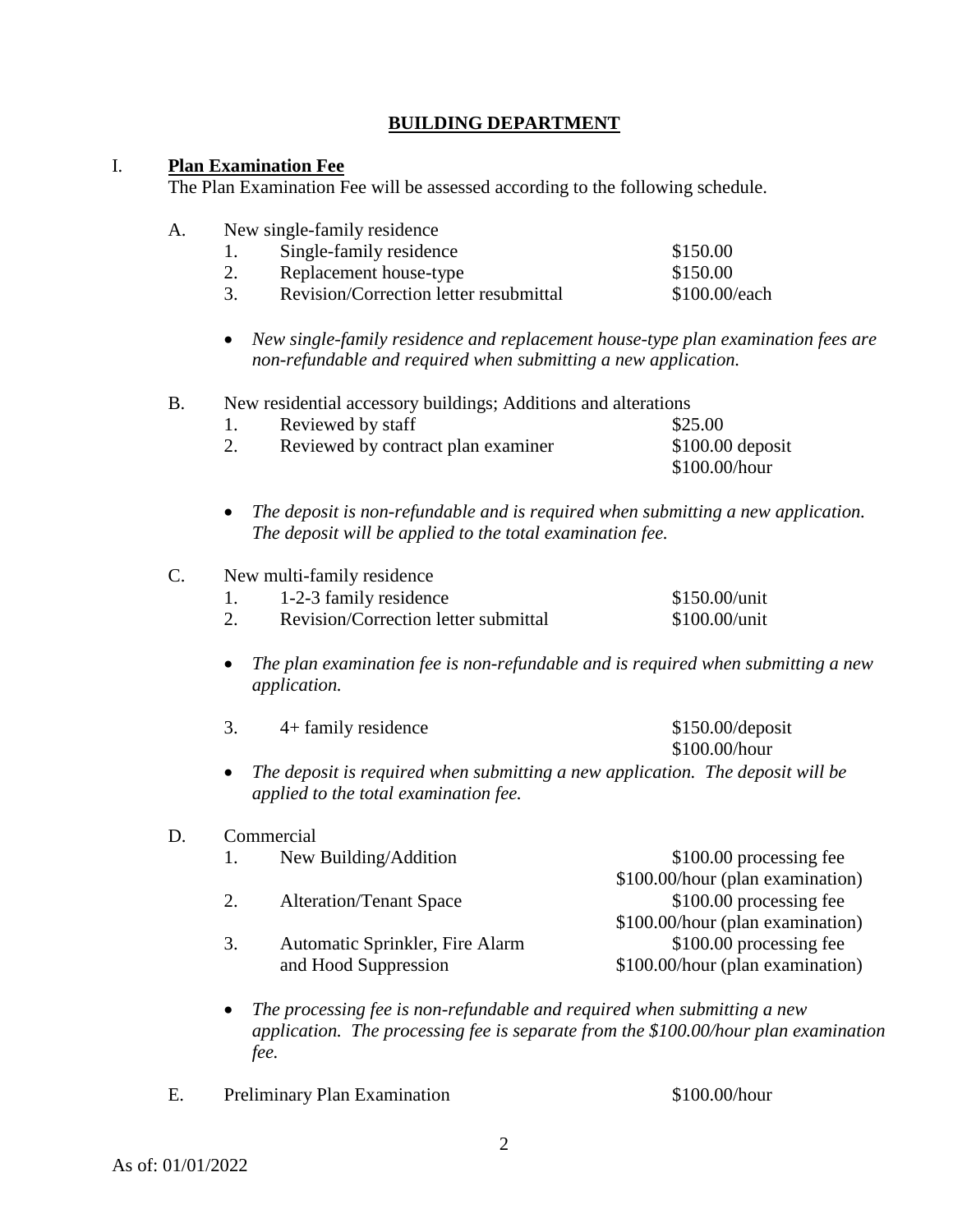#### II. **Residential Inspection Fees**

A. Blanket (1-2-3 Family) Residential Approval \$1,000.00

A blanket residential approval is issued to construct a new residential dwelling unit. The fee does not include other fees such as, but not limited to: re-inspection, after-hours inspection, or partial occupancy. The blanket approval fee includes related accessory buildings for individual use such as carports, but does not include community buildings, facilities, pools, or the like. Blanket approval fees are not refundable.

B. Residential Alteration and Rehabilitation \$85.00 /trade

Approvals for alterations/additions of existing residential buildings shall be issued to include only the work shown on the approved plans or specifications. A separate fee will be assessed for building, electrical, mechanical, and plumbing as applicable for the proposed alteration.

C. Residential Repair/Replacement \$25.00 /trade

Approvals for the replacement of building systems like air conditioners, doors, exterior wall coverings (i.e., siding), furnaces, roof covering, water heaters, and windows shall be issued to include only the work on the approved plans or specifications.

D. Residential Accessory Structures

Approvals for residential accessory structures shall be issued to include only work shown on approved plans, specifications, sketches, and/or as described in letter form.

|    | Accessory buildings (larger than 200 ft. <sup>2</sup> ) | \$85.00 |
|----|---------------------------------------------------------|---------|
| 2. | Carports                                                | \$85.00 |
| 3. | Deck (which require permits)                            | \$85.00 |
| 4. | Demolition                                              | \$65.00 |
| 5. | Fences (over six feet tall)                             | \$85.00 |
| 6. | Hot tubs                                                | \$65.00 |
| 7. | Pool: above-ground (more than 24 inches deep)           | \$65.00 |
| 8. | Pool: in-ground                                         | \$85.00 |

#### E. Additional Fees

1. All residential approvals will be charged at 1% BBS fee of the total plan examination and inspection costs.

| After-Hours Inspection         | \$75.00/hour;<br>$$150.00$ minimum |
|--------------------------------|------------------------------------|
| Final Certificate of Occupancy | \$75.00                            |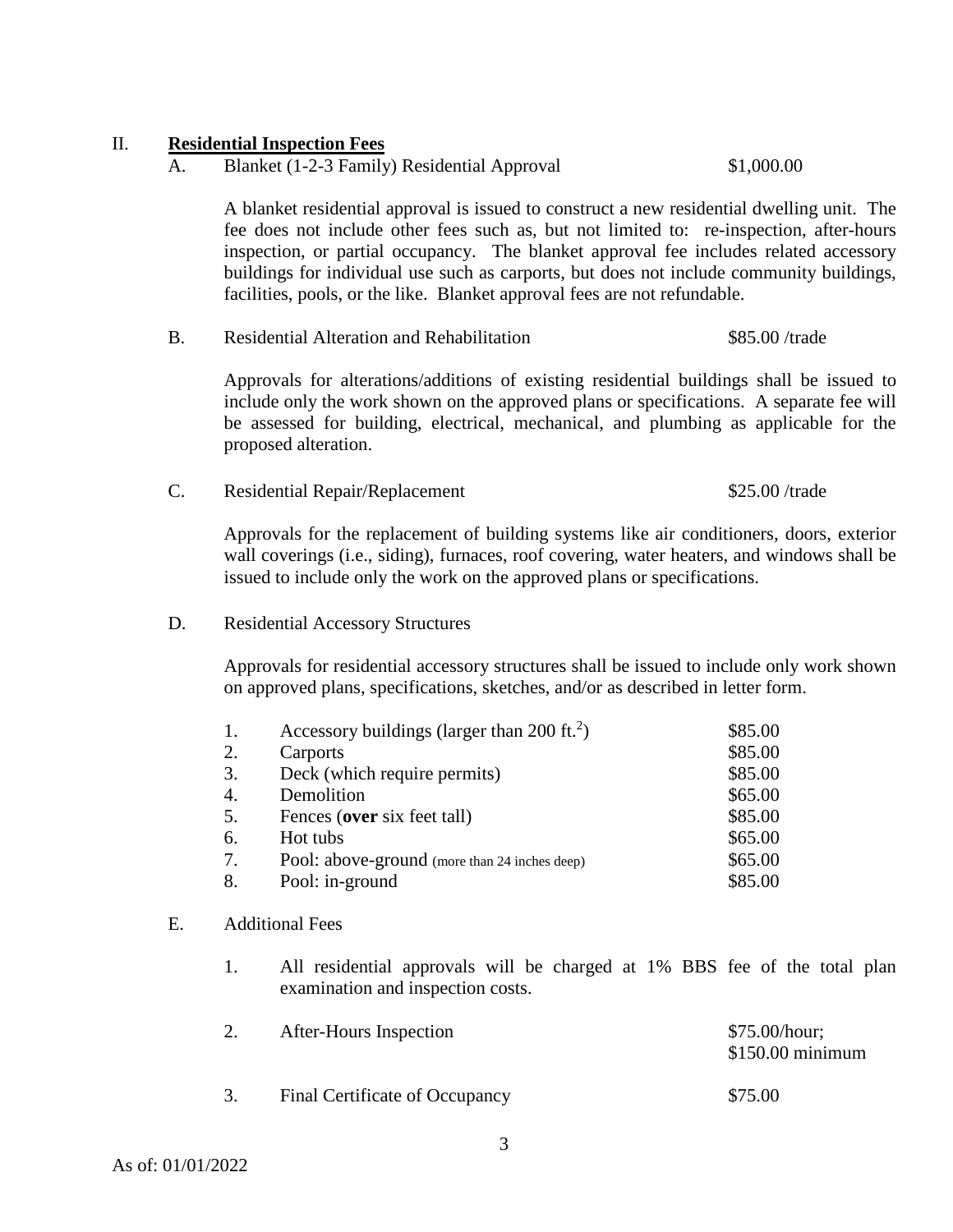|      | $\overline{4}$ . | Partial Certificate of Occupancy<br>Valid for 60 days or as approved by the Building Official.                                                                                                                                                                                                                    | \$125.00           |
|------|------------------|-------------------------------------------------------------------------------------------------------------------------------------------------------------------------------------------------------------------------------------------------------------------------------------------------------------------|--------------------|
|      | 5.               | Time Limited Certificate of Occupancy                                                                                                                                                                                                                                                                             | \$125.00           |
|      | 6.               | Contractor Registration (per trade)                                                                                                                                                                                                                                                                               | \$120.00           |
|      | 7.               | Double Fee<br>A double fee is warranted when work has commenced without the necessary<br>approval(s). The double fee will apply to plan examination and inspection fees.                                                                                                                                          |                    |
|      | 8.               | Extension of Plan Approval for an additional 12-months                                                                                                                                                                                                                                                            | \$100.00           |
|      | 9.               | Extension of construction period for delayed/abandoned<br>work for an additional 6-months                                                                                                                                                                                                                         | \$100.00           |
|      | 10.              | <b>Foundation Start</b>                                                                                                                                                                                                                                                                                           | \$100.00           |
|      | 11.              | Other Inspections<br>In addition to the inspections previously identified, the building official is<br>authorized to make or require other inspections of any construction work to<br>ascertain compliance with provisions of the codes and other laws that are enforced<br>by the department of building safety. | \$65.00/inspection |
|      | 12.              | Transfer of houses between building lots<br>A permit may be transferred one time only                                                                                                                                                                                                                             | \$65.00            |
|      | 13.              | Re-inspection                                                                                                                                                                                                                                                                                                     | \$65.00            |
|      | 14.              | <b>Replacement Build Cards</b>                                                                                                                                                                                                                                                                                    | \$65.00            |
|      | 15.              | <b>Temporary Electric Service</b>                                                                                                                                                                                                                                                                                 | \$75.00            |
|      | 16.              | Minimum permit fee                                                                                                                                                                                                                                                                                                | \$25.00            |
| III. |                  | <b>Multi-Family (4+Family) Inspection Fees</b>                                                                                                                                                                                                                                                                    |                    |

#### A. Multi-Family Residential Approval \$1,000.00/unit

A multi-family residential approval is issued to construct new residential dwelling units. The fee does not include other fees such as, but not limited to: re-inspection, after-hours inspection, or partial occupancy. The blanket approval fee does not include community buildings, garage or carport facilities, pools, or similar structures. Blanket approval fees are not refundable. **A permit is required for each separate address.**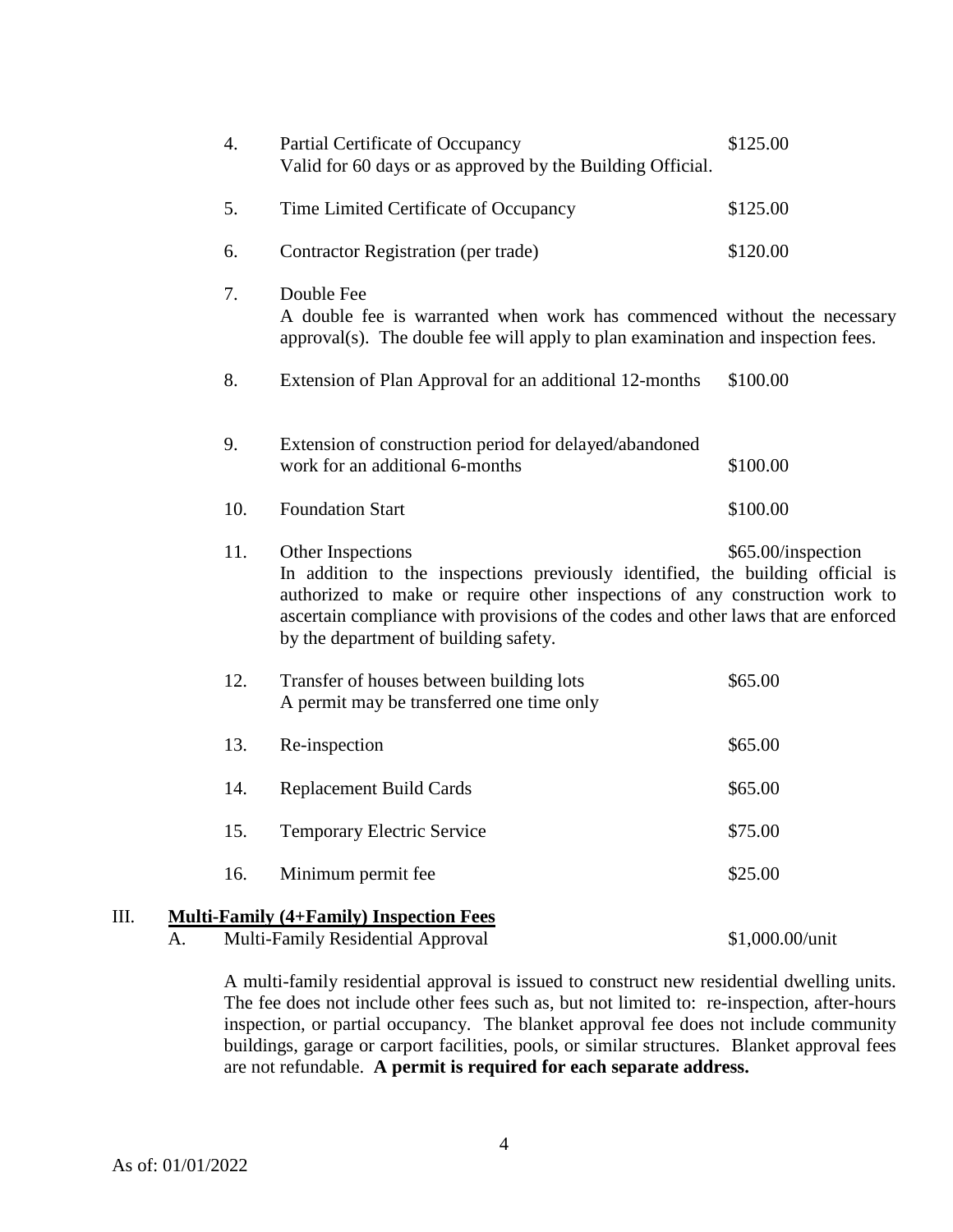# B. Additional Multi-Family Fees

| 1.  | All multi-family approvals will be charged a 3% Board of Building Standards fee<br>of the total plan examination and inspection costs.                                                                                                                                                                            |                                |
|-----|-------------------------------------------------------------------------------------------------------------------------------------------------------------------------------------------------------------------------------------------------------------------------------------------------------------------|--------------------------------|
| 2.  | After-Hours Inspection                                                                                                                                                                                                                                                                                            | \$75.00/hour;<br>\$150 minimum |
| 3.  | Final Certificate of Occupancy                                                                                                                                                                                                                                                                                    | \$75.00                        |
| 4.  | Partial Certificate of Occupancy<br>Valid for 60 days or as approved by the Building Official.                                                                                                                                                                                                                    | \$125.00                       |
| 5.  | Time Limited Certificate of Occupancy                                                                                                                                                                                                                                                                             | \$125.00                       |
| 6.  | <b>Contract Registration</b>                                                                                                                                                                                                                                                                                      | \$120.00                       |
| 7.  | Double Fee<br>A double fee is warranted when work has commenced without the necessary<br>approval(s). The double fee will apply to plan examination and inspection fees.                                                                                                                                          |                                |
| 8.  | Extension of Plan Approval for an additional<br>12-months                                                                                                                                                                                                                                                         | \$100.00                       |
| 9.  | Extension of construction period for delayed/abandoned work                                                                                                                                                                                                                                                       |                                |
|     | for an additional 6-months                                                                                                                                                                                                                                                                                        | \$100.00                       |
| 10. | Other Inspections<br>In addition to the inspections previously identified, the building official is<br>authorized to make or require other inspections of any construction work to<br>ascertain compliance with provisions of the codes and other laws that are enforced<br>by the department of building safety. | \$65.00/inspection             |
| 11. | Phased/Partial Approval<br>If a phased/partial plan approval is requested by the applicant, each approval shall<br>be assessed the defined rate.                                                                                                                                                                  | \$100.00                       |
| 12. | Transfer of houses between building lots<br>A permit may be transferred one time only                                                                                                                                                                                                                             | \$65.00                        |
| 13. | Re-inspection; Assessed per address                                                                                                                                                                                                                                                                               | \$65.00                        |
| 14. | <b>Replacement Build Cards</b>                                                                                                                                                                                                                                                                                    | \$65.00                        |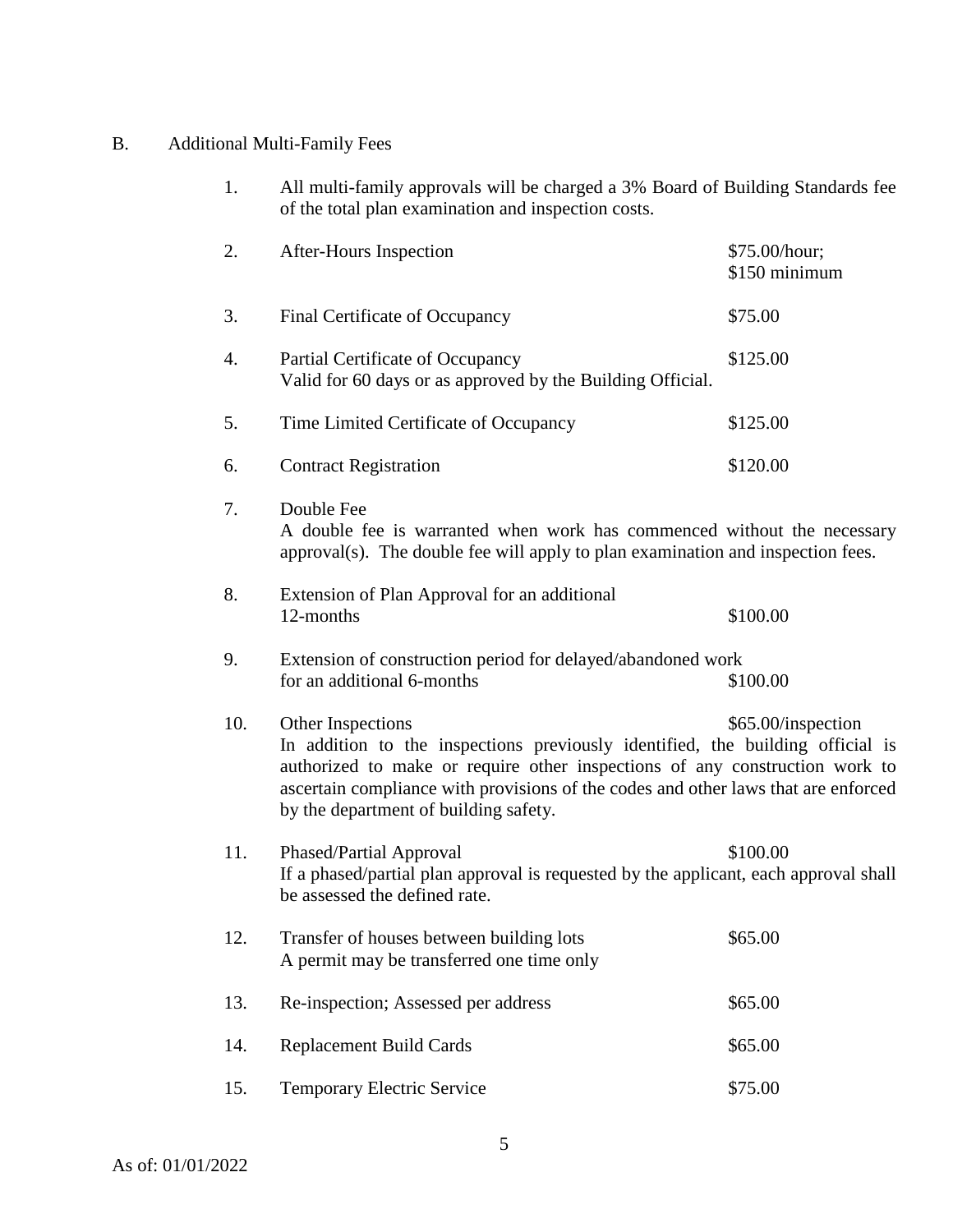#### IV. **Commercial Inspection Fees**

- A. New Buildings, Additions, Renovations, and Alterations
	- 1. Approvals for new buildings, additions, and renovations to existing buildings shall be issued to include only the work shown on the approved plans or specifications. **A permit is required for each separate address.**
	- 2. Fees for the new building, addition, and/or renovations to existing buildings shall be based on floor or surface area to be computed as follows:
		- a. All floor or surface areas including the garage, carport, basement, cellar, and subcellar floors measuring the outside dimensions at each floor level.
		- b. Unusable crawl spaces and attic areas shall not be included.
		- c. In buildings or areas where there are no walls, the area enclosed by the outside dimensions of the overhang shall be included.
		- d. In buildings or areas where a roof is supported by a single row of columns, the horizontal projected area of the roof shall be included.
		- e. Square footage fee schedule applies to areas of work in addition and renovation projects.
- B. Commercial Inspection Fee Schedule

| Structural                         | $$75.00 + (0.06)$ ft. <sup>2</sup> |
|------------------------------------|------------------------------------|
|                                    |                                    |
| Electric                           | $$75.00 + (0.05)$ ft. <sup>2</sup> |
| Mechanical                         | $$75.00 + (0.05)$ ft. <sup>2</sup> |
| Plumbing                           | $$75.00 + (0.05)$ ft. <sup>2</sup> |
| Insulation                         | $$75.00 + (0.01)$ ft. <sup>2</sup> |
| Fire Alarm                         | $$75.00 + $2.00$ per device        |
| <b>Hood Suppression</b>            | \$75.00                            |
| <b>Automatic Sprinkler</b>         | $$75.00 + $5.00$ /sprinkler head   |
| Underground piping for suppression | \$50.00                            |
| Aboveground piping for suppression | \$100.00                           |
| Stand pipe                         | \$100.00                           |
| Wall / Projected Signs             | $$50.00$ per sign                  |
| Ground Signs                       | $$100.00$ per sign                 |
| <b>Temporary Tents</b>             | \$50.00 first tent / \$25.00 each  |
|                                    | additional                         |

Inspection fees are non-refundable.

- C. Additional Commercial Fees
	- 1. All commercial approvals will be charged a 3% Board of Building Standards fee of the total plan examination and inspection costs.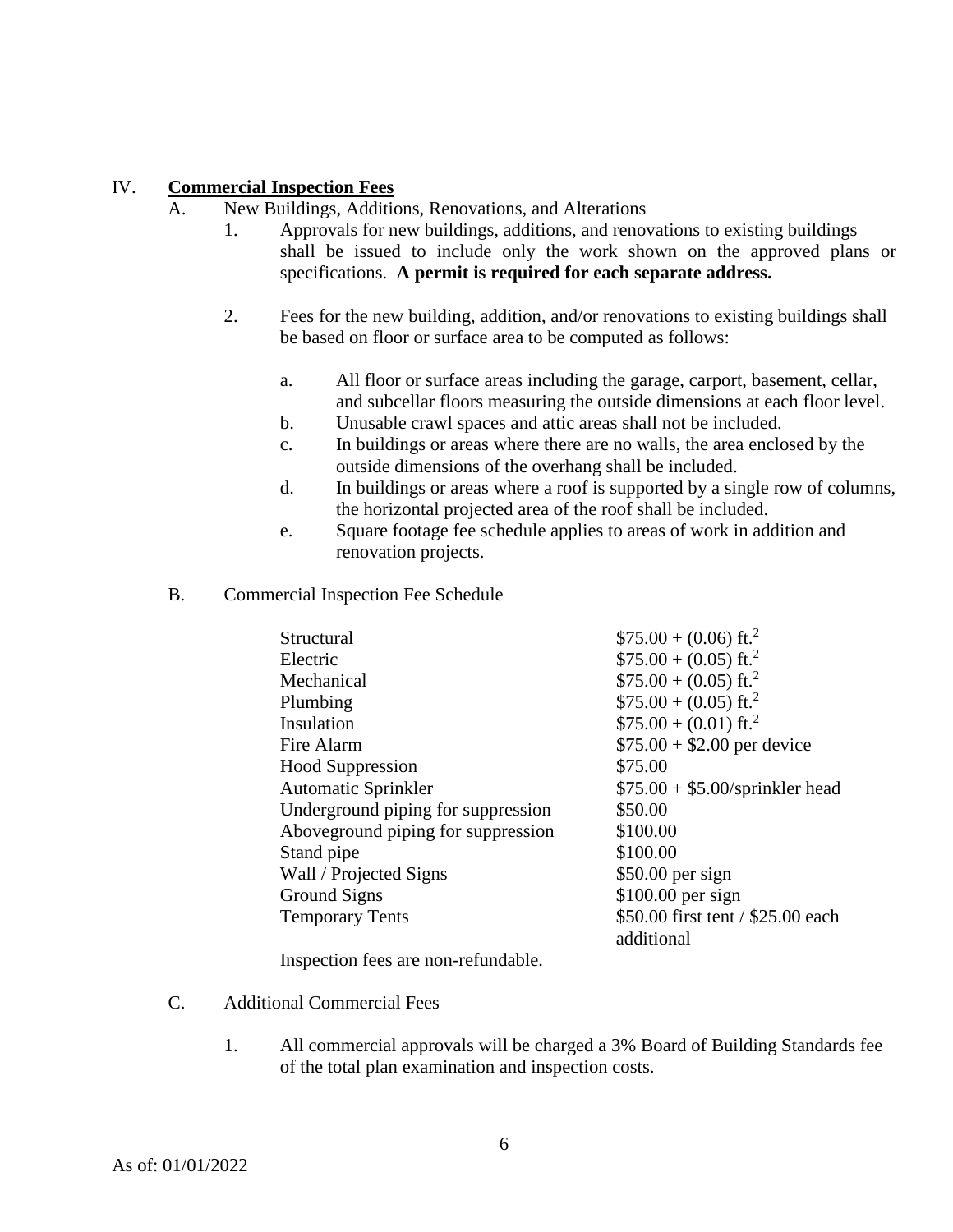| 2.  | After-Hours Inspection                                                                                                                                                                                                                                                                                            | \$75.00/hour;<br>\$150 minimum   |
|-----|-------------------------------------------------------------------------------------------------------------------------------------------------------------------------------------------------------------------------------------------------------------------------------------------------------------------|----------------------------------|
| 3.  | Final Certificate of Occupancy                                                                                                                                                                                                                                                                                    | \$75.00                          |
| 4.  | Partial Certificate of Occupancy<br>Valid for 60 days or as approved by the Building Official.                                                                                                                                                                                                                    | \$250.00                         |
| 5.  | Time Limited Certificate of Occupancy                                                                                                                                                                                                                                                                             | \$125.00                         |
| 6.  | <b>Change of Occupancy</b><br>An inspection for the purpose of checking for compliance with, or changing the<br>Use Group as defined by the OBC of an existing building with no work proposed<br>which would otherwise require a plan approval.                                                                   | \$100.00                         |
| 7.  | <b>Contractor Registration</b><br>Contractors required to register: automatic sprinkler, electric, fire alarm, general,<br>hood suppression, mechanical, plumber, sanitary line installer, and water line<br>installer.                                                                                           | \$120.00                         |
| 8.  | Demolition<br>101-5,000 ft. <sup>2</sup><br>5,001-10,000 ft. <sup>2</sup><br>Each additional $10,000$ ft. <sup>2</sup> or portion<br>thereof                                                                                                                                                                      | \$100.00<br>\$150.00<br>\$100.00 |
| 9.  | Double Fee<br>A double fee is warranted when work has commenced without the necessary<br>approval(s). The double fee will apply to plan examination and inspection fees.                                                                                                                                          |                                  |
| 10. | Extension of Plan Approval for an additional 12-months                                                                                                                                                                                                                                                            | \$100.00                         |
| 11. | Extension of construction period for delayed/abandoned work<br>for an additional 6-months.                                                                                                                                                                                                                        | \$100.00                         |
| 12. | Other Inspections<br>In addition to the inspections previously identified, the building official is<br>authorized to make or require other inspections of any construction work to<br>ascertain compliance with provisions of the codes and other laws that are enforced<br>by the department of building safety. | \$65.00/inspection               |
| 13. | <b>Phased Approval</b><br>If a phased plan approval is requested by the applicant, each approval shall be<br>assessed the defined rate.                                                                                                                                                                           | \$100.00                         |
| 14. | Re-inspection                                                                                                                                                                                                                                                                                                     | \$65.00                          |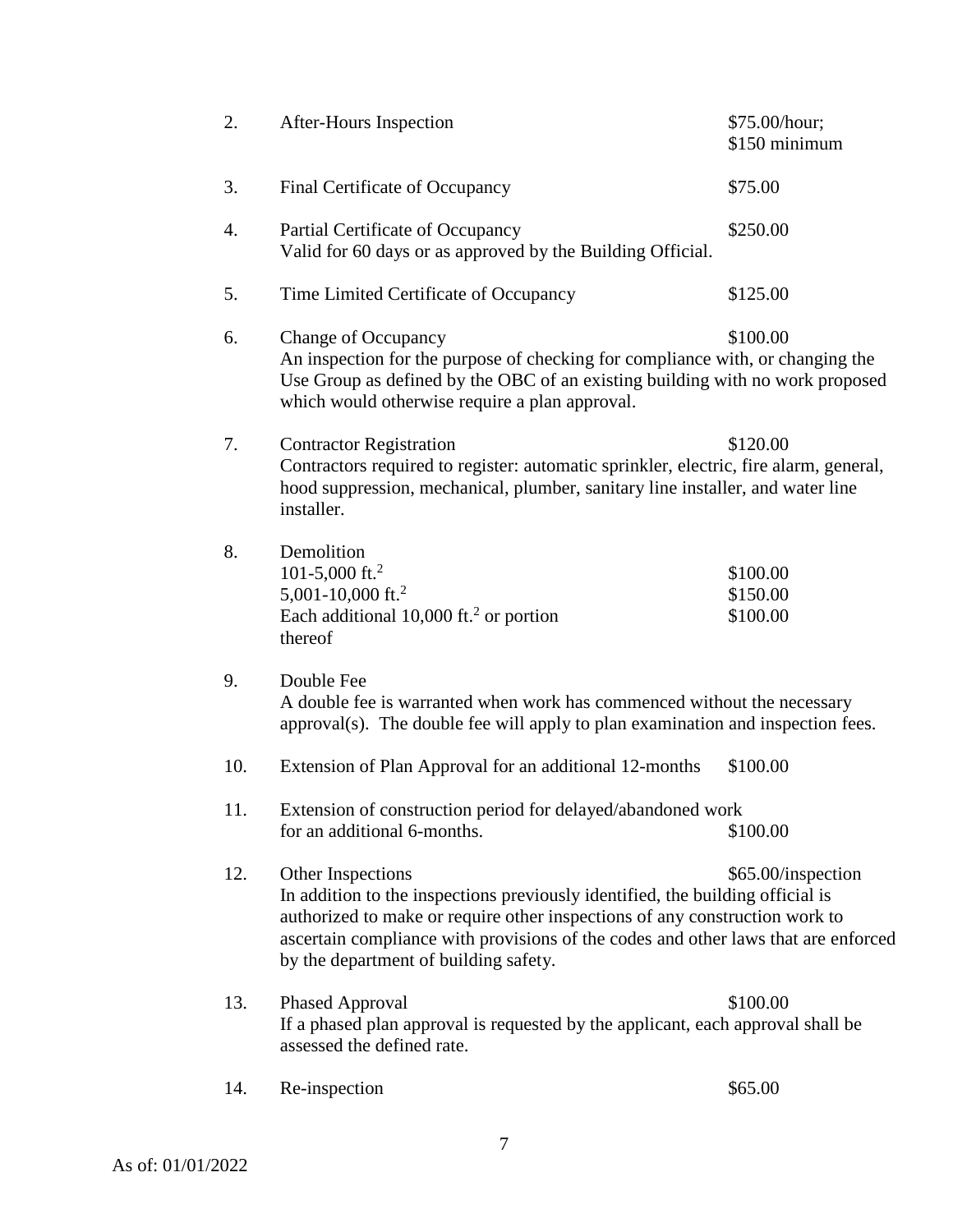| 15.             | <b>Replacement Build Cards</b>    | \$65.00 |
|-----------------|-----------------------------------|---------|
| 16.             | <b>Temporary Electric Service</b> | \$75.00 |
| 17 <sub>1</sub> | Minimum Permit Fee                | \$50.00 |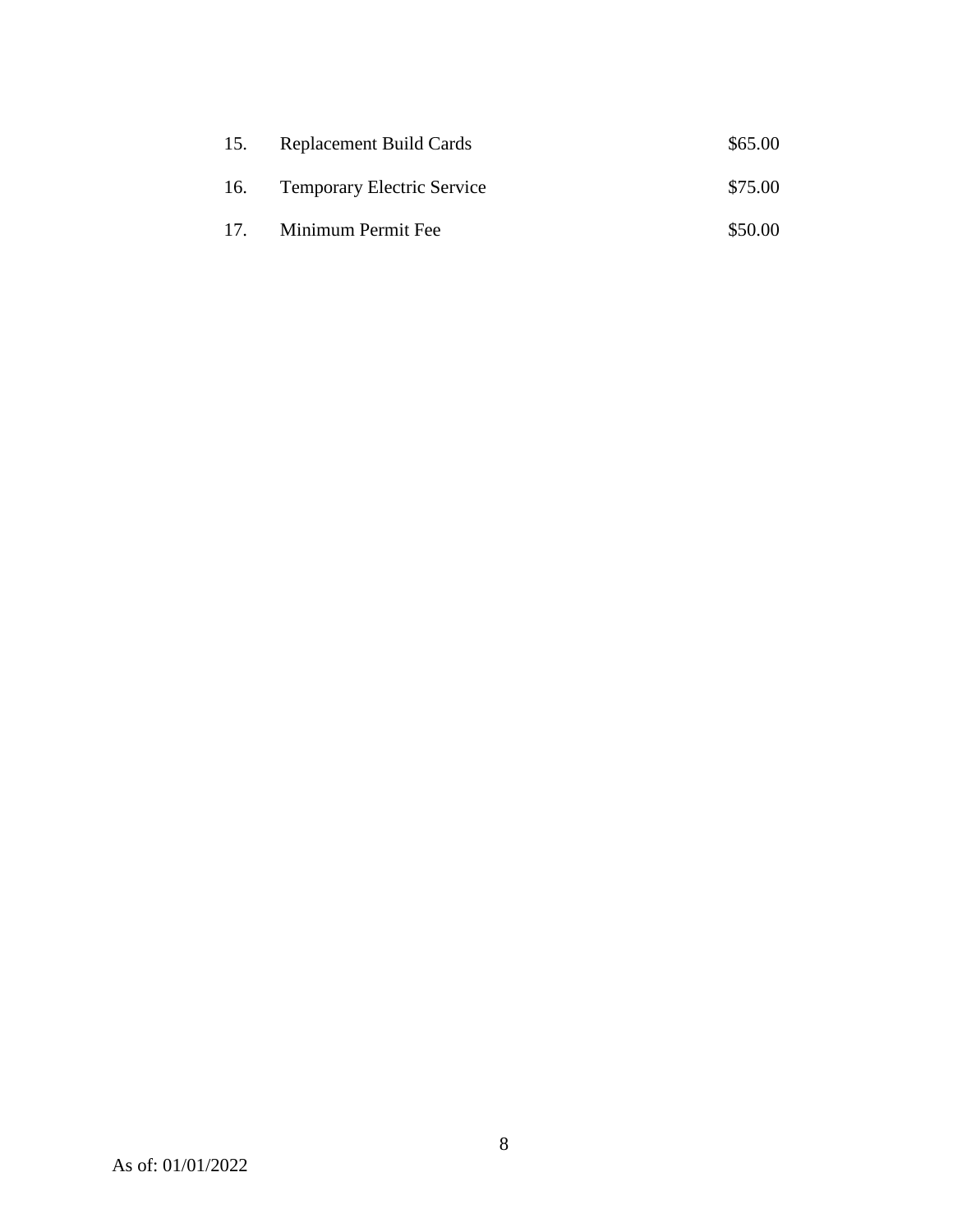## **PLANNING AND ZONING**

| I.  |           | <b>Zoning Certificate</b>                                                                                                                                                                                                |                                |
|-----|-----------|--------------------------------------------------------------------------------------------------------------------------------------------------------------------------------------------------------------------------|--------------------------------|
|     | А.        | Existing Residential Uses (1, 2, and 3 family)<br>Expand existing residence; add or expand garage; room addition;<br>porch addition/enclosure; swimming pool; shed(s);<br>ham radio antenna, fences, decks, patios, etc. | \$50.00                        |
|     | B.        | New Residential and Multi-Family Uses (per dwelling unit)                                                                                                                                                                | \$150.00                       |
|     | C.        | <b>Non-Residential Uses</b>                                                                                                                                                                                              | \$175.00                       |
|     | D.        | Revisions<br>1. Existing Residential<br>2. New Residential<br>3. Non-residential                                                                                                                                         | \$25.00<br>\$75.00<br>\$100.00 |
|     | Ε.        | Zoning Certification Compliance/Research Letter                                                                                                                                                                          | \$100.00                       |
|     | F.        | <b>Solar Panels</b>                                                                                                                                                                                                      | \$100.00                       |
|     | G.        | Home Occupation                                                                                                                                                                                                          | \$50.00                        |
|     |           | **Double fees apply to after-the-fact applications                                                                                                                                                                       |                                |
| II. |           | Zone Amendments/Planned Districts (PD)                                                                                                                                                                                   |                                |
|     | A.        | Straight Letter District / Text Amendment<br>1. Residential (\$50 per dwelling unit over one unit)<br>2. Non-residential                                                                                                 | \$100.00*<br>\$250.00*         |
|     | <b>B.</b> | <b>Planned Districts</b><br>1. Preliminary Development Plan<br>2. Final Development Plan                                                                                                                                 | \$1,200.00*<br>\$750.00*       |
| Ш.  |           | <b>Certificates of Appropriateness</b>                                                                                                                                                                                   |                                |
|     | A.        | Site Plan                                                                                                                                                                                                                | \$150.00                       |
|     | <b>B.</b> | Architectural                                                                                                                                                                                                            | \$150.00                       |
|     | C.        | Landscaping                                                                                                                                                                                                              | \$150.00                       |
|     | D.        | Lighting                                                                                                                                                                                                                 | \$150.00                       |
|     | Ε.        | Comprehensive Sign Plan                                                                                                                                                                                                  | \$150.00                       |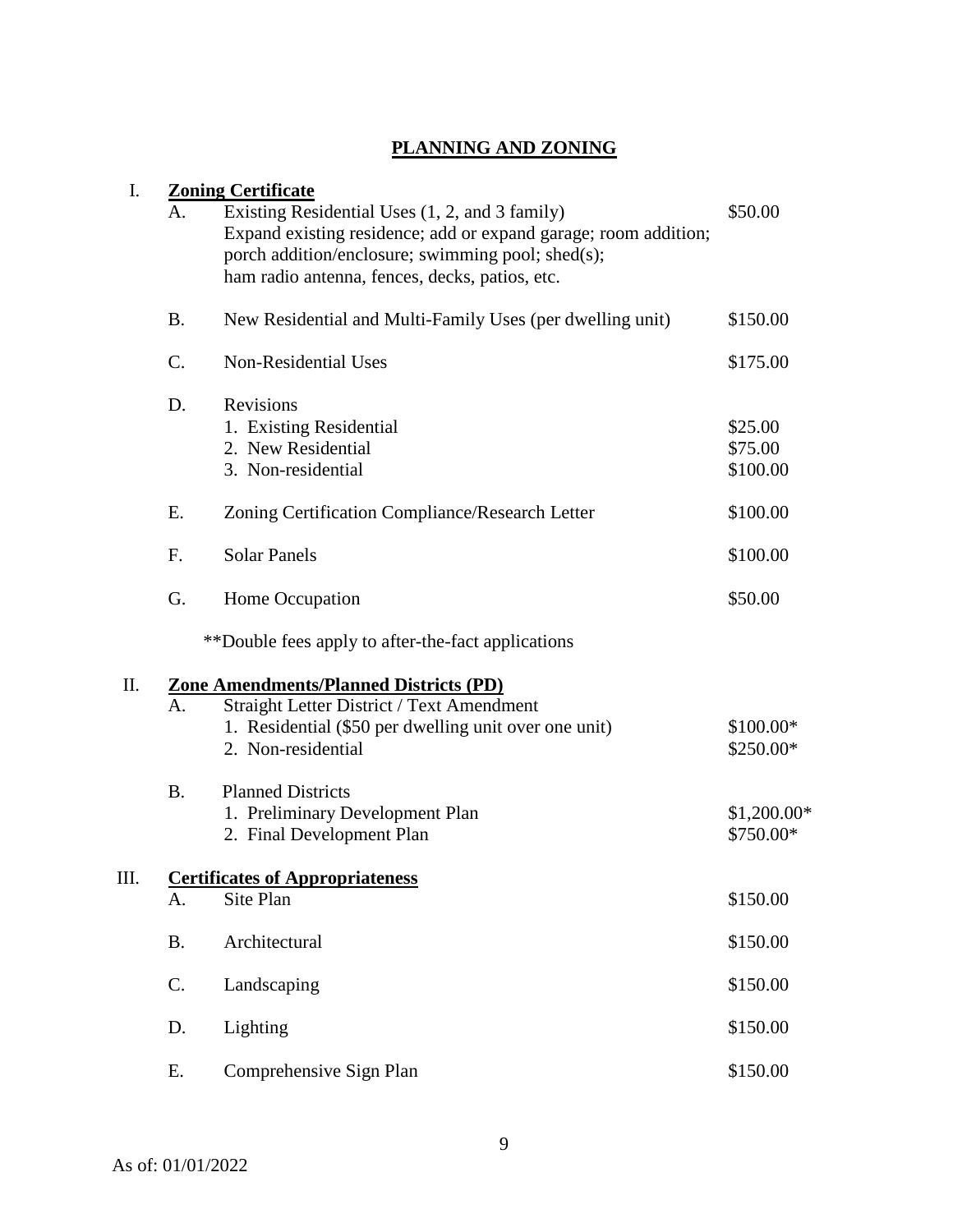|       | F.             | Olde Pickerington Village District                                                                                                                 | \$50.00*                                                             |
|-------|----------------|----------------------------------------------------------------------------------------------------------------------------------------------------|----------------------------------------------------------------------|
| IV.   | A.             | <b>Board of Zoning Appeals Variances</b><br>Owner occupied 1, 2, 3 family, residential uses (per dwelling unit) \$100.00*<br>1. After construction | $$1,000.00**$                                                        |
|       | <b>B.</b>      | Non-Residential Uses<br>1. After construction                                                                                                      | \$200.00*<br>$$1,100.00**$                                           |
|       |                | ** Additional \$900.00 is penalty                                                                                                                  |                                                                      |
| V.    | A <sub>1</sub> | <b>Conditional Use Permit</b><br>Planning & Zoning Commission Action<br>1. Residential Uses<br>2. Non-Residential Uses                             | \$100.00<br>\$150.00                                                 |
| VI.   | A.             | <b>Appeals to the Board of Zoning Appeals</b><br>Appeal to determination/jurisdiction or zoning code interpretation No Fee                         |                                                                      |
| VII.  | A.             | <b>Sign Permits</b> (Zoning Fees)<br>Permitted signs in residential zoning districts                                                               | No Fee                                                               |
|       | <b>B.</b>      | Permitted signs in non-residential zoning districts<br>1. Permanent<br>2. Off-premises signs (ie billboards, etc.)                                 | \$50.00 per sign<br>\$2.00 per sq. ft.<br>$($1,200.00 \text{ max.})$ |
|       | C.             | Development Signs                                                                                                                                  | \$50.00                                                              |
|       | D.             | Comprehensive Sign Plan Application                                                                                                                | \$150.00                                                             |
|       | Ε.             | <b>Community Activity Signage</b>                                                                                                                  | No Fee (5 locations)                                                 |
| VIII. | A.             | <b>Residential or Commercial Subdivision Plats</b><br>Preliminary Plan                                                                             | \$400.00 per phase*                                                  |
|       | <b>B.</b>      | Preliminary Subdivision Plat                                                                                                                       | $$400.00$ per phase*                                                 |
|       | C.             | <b>Final Subdivision Plat</b>                                                                                                                      | \$300.00 per phase*                                                  |
|       | D.             | Lot Splits                                                                                                                                         | \$100.00 per lot split                                               |
| IX.   |                | <b>Application for Special District</b><br>(See Chapter 1284)                                                                                      | \$500.00                                                             |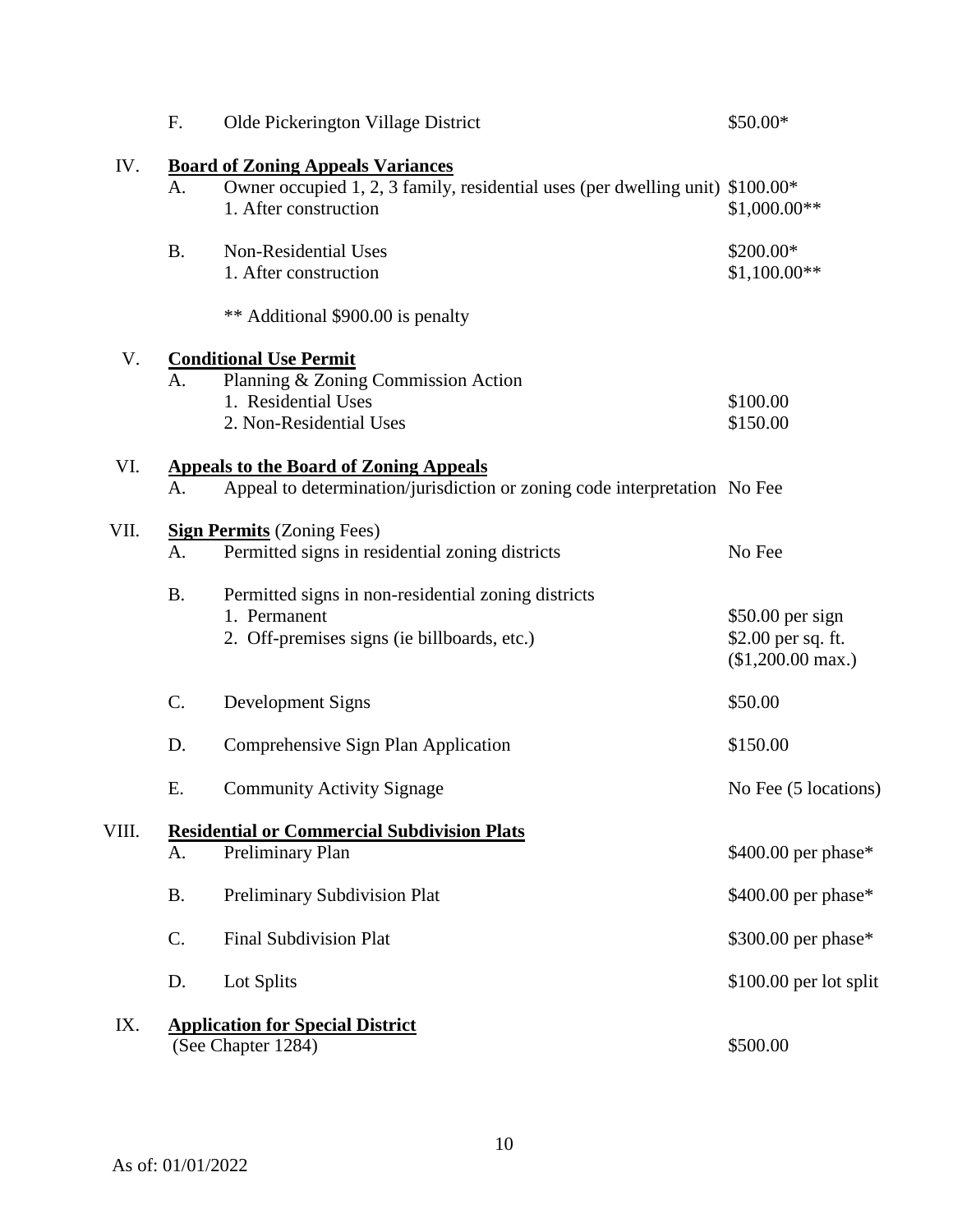#### X. **Engineering/Architectural Fees**

Zoning/development fees do not include engineering and architectural fees for review and approval by the City Engineer and City Architectural Consultant.

#### XI. **Reimbursement/Fareshare Fees**

Fees for sanitary sewer, storm water, turn lanes or any other utilities/infrastructure may require reimbursement and/or fair share payments. These payments are based on existing City Plan's and/or actions by the Planning and Zoning Commission, Service Committee and/or City Council.

| XII.  | <b>Advertise/Public Notice Fees</b><br>Advertise in Local Paper and/or certified mailing | \$200.00               |
|-------|------------------------------------------------------------------------------------------|------------------------|
| XIII. | <b>Weed Notices/Removal</b>                                                              | See Chapter 680.03     |
| XIV.  | <b>Tree Removal</b><br>(per tree preservation ordinance 2003-33)                         | See Urban Forestry Fee |
| XV.   | <b>Peddlers/Solicitors Permit</b>                                                        | $$100.00$ per person   |

#### XVI. **Olde Village District**

Fee in Lieu of Parking Space \$2,000.00 (per space)

(In addition to fingerprinting costs)

\*Public notice fee required for zoning procedure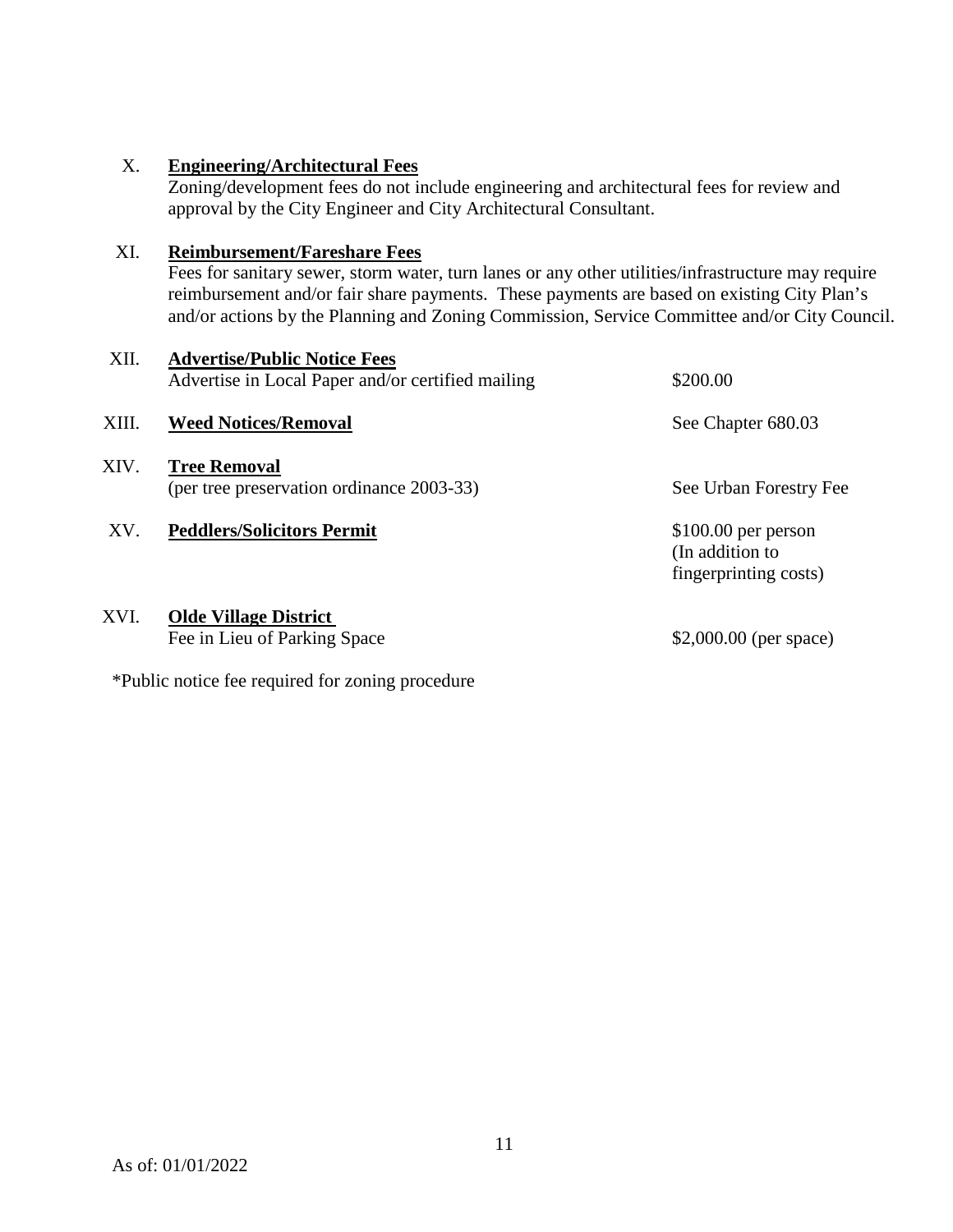### **ENGINEERING FEES**

#### **Plan Review**

The City Engineer reserves the right to bill for plan reviews that become necessary. Plan reviews require a \$250.00/sheet deposit. Additional plan reviews are invoiced at cost plus 5%.

#### **Inspection Fees**

Engineering Inspection conducted by Staff: 7.5% of cost of improvement Third Party Testing/Inspections: Actual Costs + 5% Administrative

Fee

The Ohio registered professional engineer who is responsible for the project construction drawings shall prepare a certified estimate of the construction cost based on unit prices. The cost estimate shall be signed, sealed, dated, and shown in tabular format using the pay item number according to the City of Columbus specifications. This estimate shall be submitted to the City Engineer for review and approval. The estimate needs to separate private costs from public costs. The approved public portion of the estimate will be used to determine the surety amount that is required prior to release of plans. In no case shall the surety be less than \$1,000.00. In addition, an as built surety in the amount of  $$2,500.00 + $150.00$ /sheet is required prior to plan release.

Late payments will be assessed a 1.5% fee (18% per annum) every month after 60 days past due.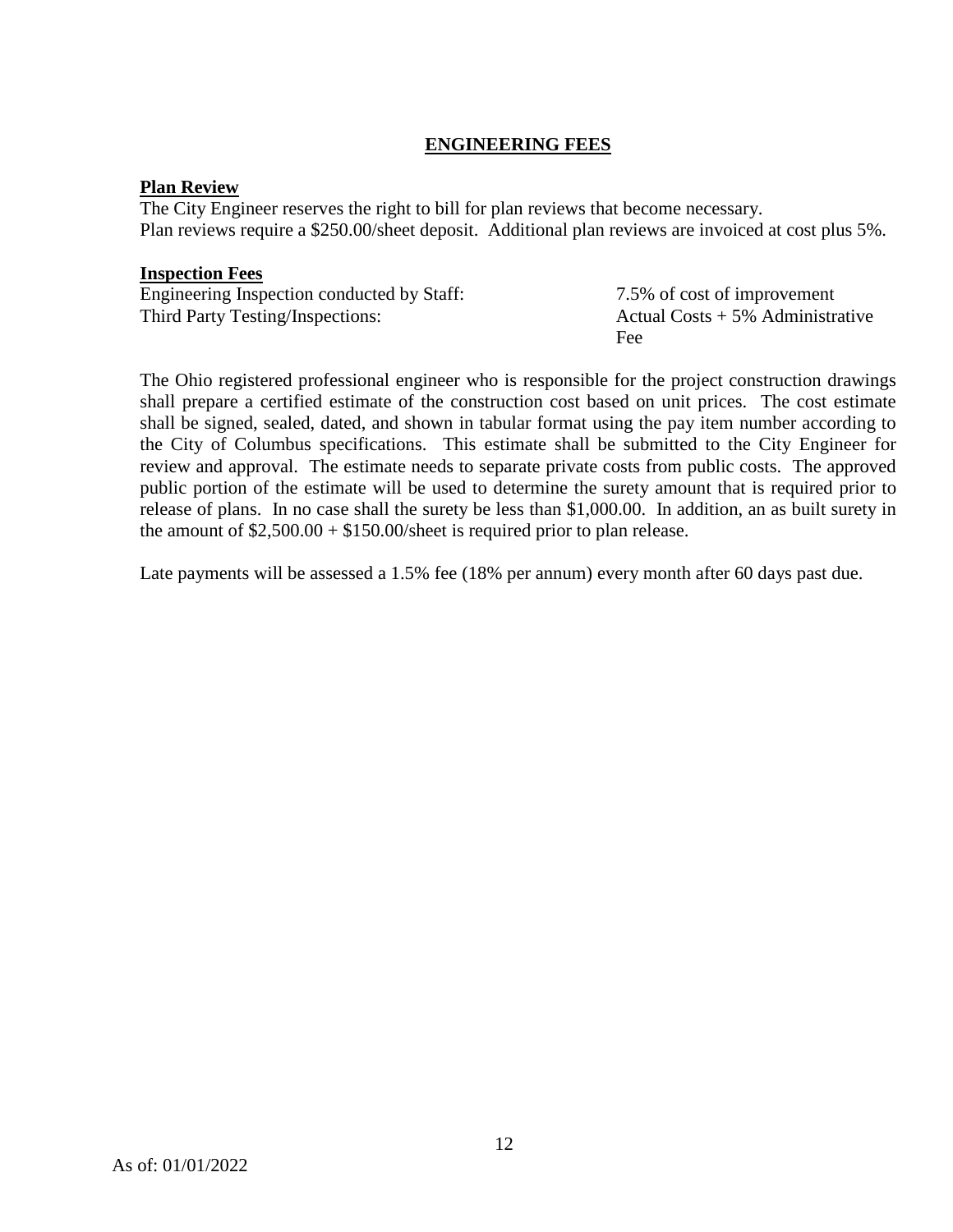#### **PARKS AND RECREATION DEPARTMENT**

#### **Facility Reservation Fees**

- Diley Road Softball Field 1 Sycamore Creek Park Pickleball Court 3\* - Diley Road Softball Field 2 - Sycamore Creek Park Pickleball Court 4\* - Diley Road Softball Field Shelter 1 - Sycamore Creek Park Skate Park - Diley Road Softball Field Shelter 2 - Sycamore Creek Park Soccer Field 1 - Disc Golf Course (18 Holes) - Sycamore Creek Park Soccer Field 2 - Disc Golf Course Shelter - Sycamore Creek Park Soccer Field 3 - Olde Pickerington Village Gazebo - Sycamore Creek Park Softball Field 1 - Sycamore Creek Park Amphitheater - Sycamore Creek Park Softball Field 2 - Sycamore Creek Park Basketball Court - Sycamore Creek Park Tennis Court 1 - Sycamore Creek Park Covered Bridge - Sycamore Creek Park Tennis Court 2 - Sycamore Creek Park Gazebo - Sycamore Creek Park Tennis Court 3 - Sycamore Creek Park Hilltop Shelter - Victory Park Basketball Court 1 - Sycamore Creek Park Moorhead Shelter - Victory Park Basketball Court 2 - Sycamore Creek Park Pickering Shelter - Victory Park O'Brien Shelter - Sycamore Creek Park Pickelball Court 1\* - Willow Pond Park Shelter
- Sycamore Creek Park Pickelball Court 2\*

\*Sycamore Creek Park Pickleball Courts located on Tennis Court 3 (nets are not provided)

| Time              |       | Fee City Resident / Non-Profit Discount Fee |
|-------------------|-------|---------------------------------------------|
| $9:00AM - 1:00PM$ | \$60. | -S30                                        |
| $1:00PM - 5:00PM$ | \$60. | -S30                                        |
| $5:00PM - 9:00PM$ | \$60. | \$30                                        |

#### **Community Gardens Fees**

| Plot Size              | Fee  | City Resident Discount Fee |
|------------------------|------|----------------------------|
| 20 ft. x 15 ft.        | \$25 | \$20                       |
| 40 ft. x 15 ft.        | \$50 | \$40                       |
| <b>Raised Beds</b>     | Fee  | City Resident Discount Fee |
| 3 ft. x 8 ft. x 10 in. | \$13 | \$10                       |
| 3 ft. x 8 ft. x 30 in. | \$13 | \$10                       |
|                        |      |                            |

#### **Returned Check Fee**

| Fee | \$35 |
|-----|------|
|     |      |

| <b>Refund Processing Fee</b> |      |
|------------------------------|------|
| Fee                          | \$15 |

- 
-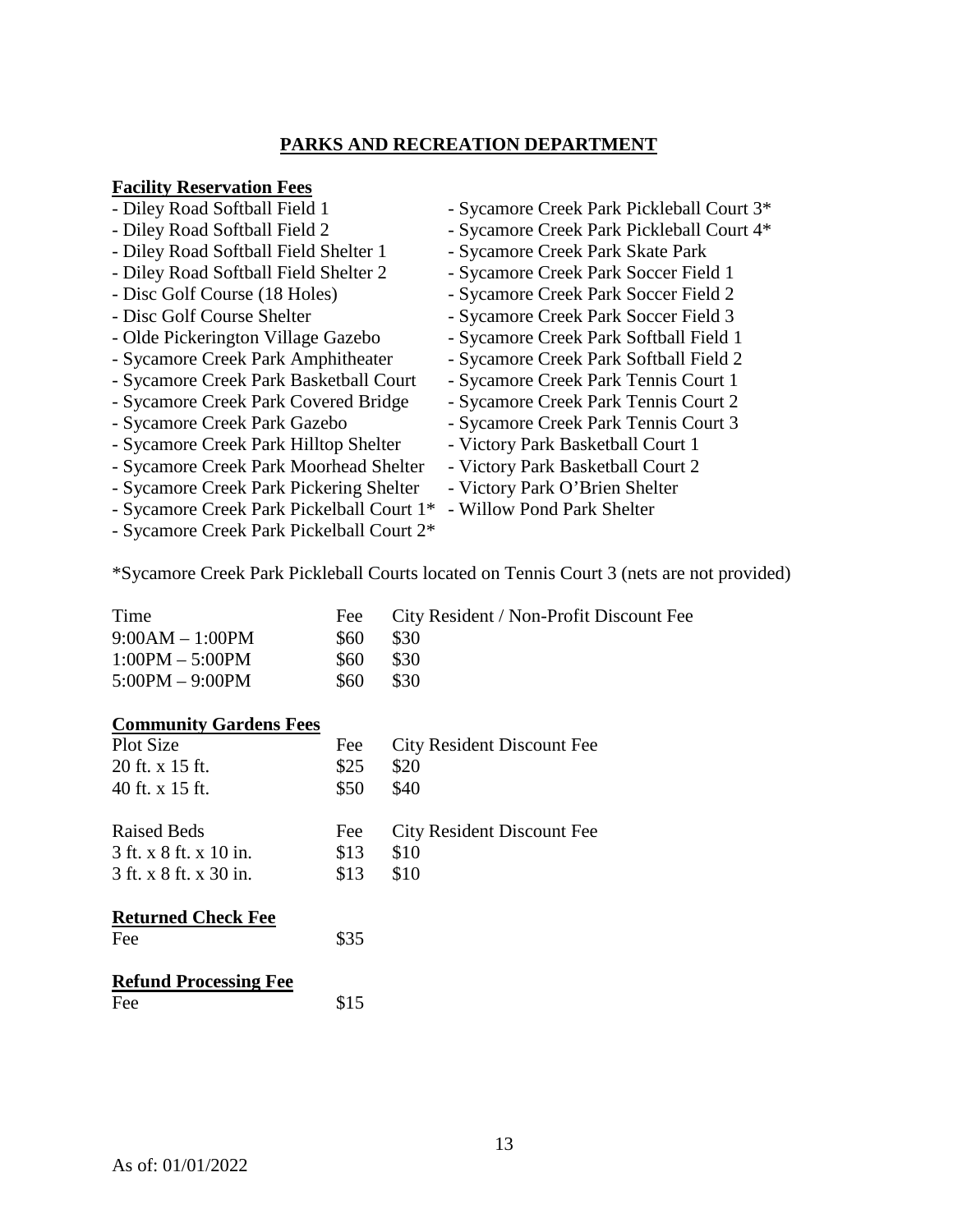# **Pickerington Community Pool Season Pass Fees**

|                                                 | Fee   | <b>City Resident Discount Fee</b> |
|-------------------------------------------------|-------|-----------------------------------|
| 2 years old and under (as of May 28, 2022) Free |       | Free                              |
| Individual                                      | \$113 | \$90                              |
| Family of 2                                     | \$200 | \$160                             |
| Family of 3                                     | \$263 | \$210                             |
| Family of 4                                     | \$300 | \$240                             |
| Family of 5                                     | \$344 | \$275                             |
| Family of 6 or more                             | \$375 | \$300                             |
| Babysitter Add-On*                              | \$80  | \$80                              |

Day Passes are \$8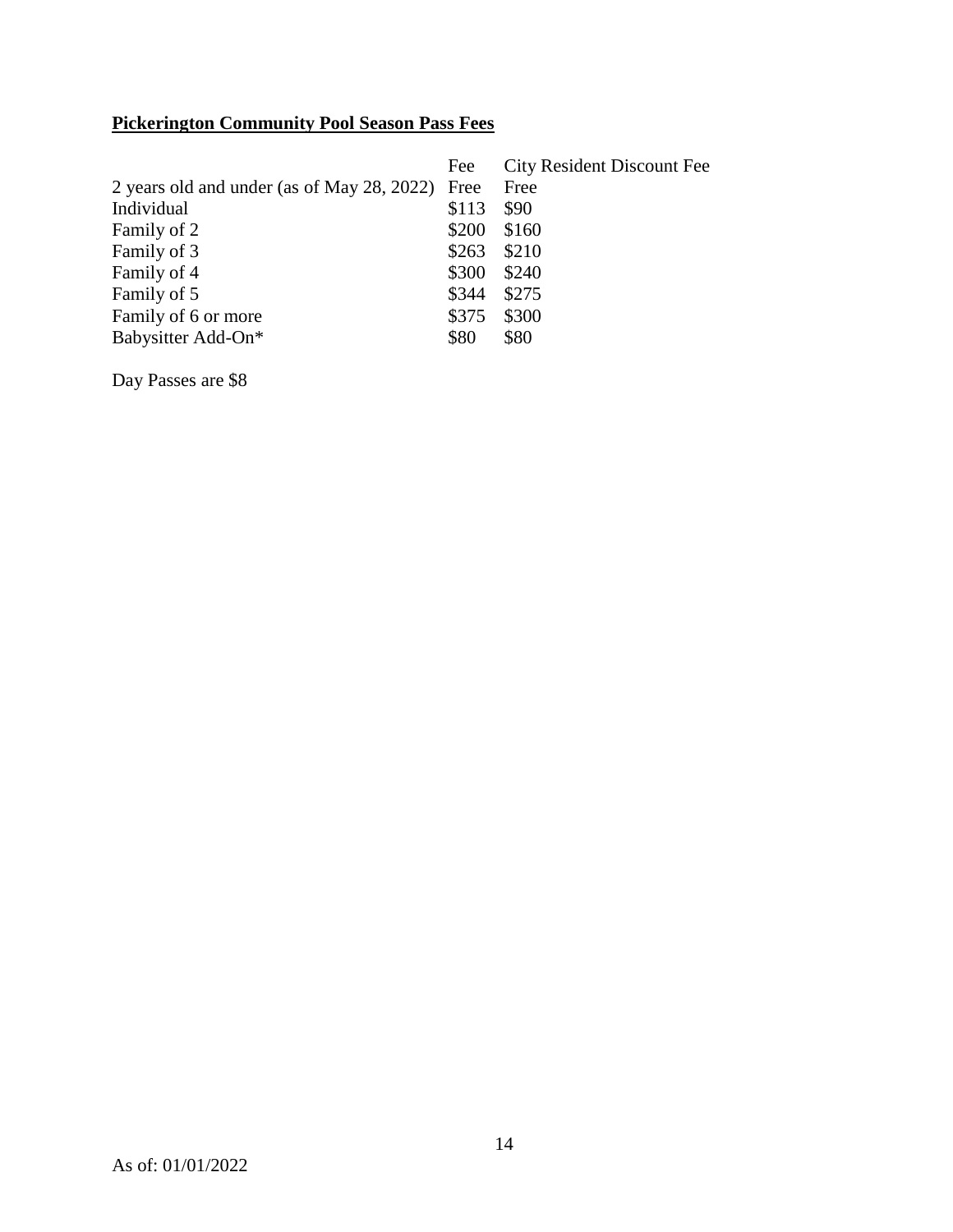| <b>POLICE DEPARTMENT</b> |
|--------------------------|
|                          |

| <b>Finger Printing (Service may not be available, please call to confirm)</b>       |                                            |
|-------------------------------------------------------------------------------------|--------------------------------------------|
| BCI or FBI electronic fingerprints                                                  | \$35.00                                    |
| BCI and FBI electronic fingerprints                                                 | \$70.00                                    |
| <b>Records</b>                                                                      |                                            |
| Local (City of Pickerington ONLY) arrest record check                               | No Charge                                  |
| <b>Media Copies</b>                                                                 |                                            |
| CD/DVD                                                                              | $$5.00$ per disk                           |
| <b>Photographs</b>                                                                  |                                            |
| All photos reproduced at local camera shop                                          | <b>Store Charge</b>                        |
| (Only when actual prints are requested, otherwise printed on paper at below prices) |                                            |
| <b>Copies of Reports/Documents</b>                                                  | .15 per page                               |
| <b>Color Copies</b>                                                                 | .35 per page                               |
| (No Charge for any request totaling \$1.00 or less)                                 |                                            |
| <b>False Alarm Fee</b>                                                              |                                            |
| As necessary                                                                        |                                            |
| <b>Tobacco License</b>                                                              |                                            |
| Over the counter sales                                                              | \$250.00                                   |
| <b>Annual Commercial Amusement Device License</b>                                   |                                            |
| Four (4) devices or less                                                            | $$100.00$ per device                       |
| Each additional device over four (4)                                                | \$25.00 per device, not to<br>exceed \$750 |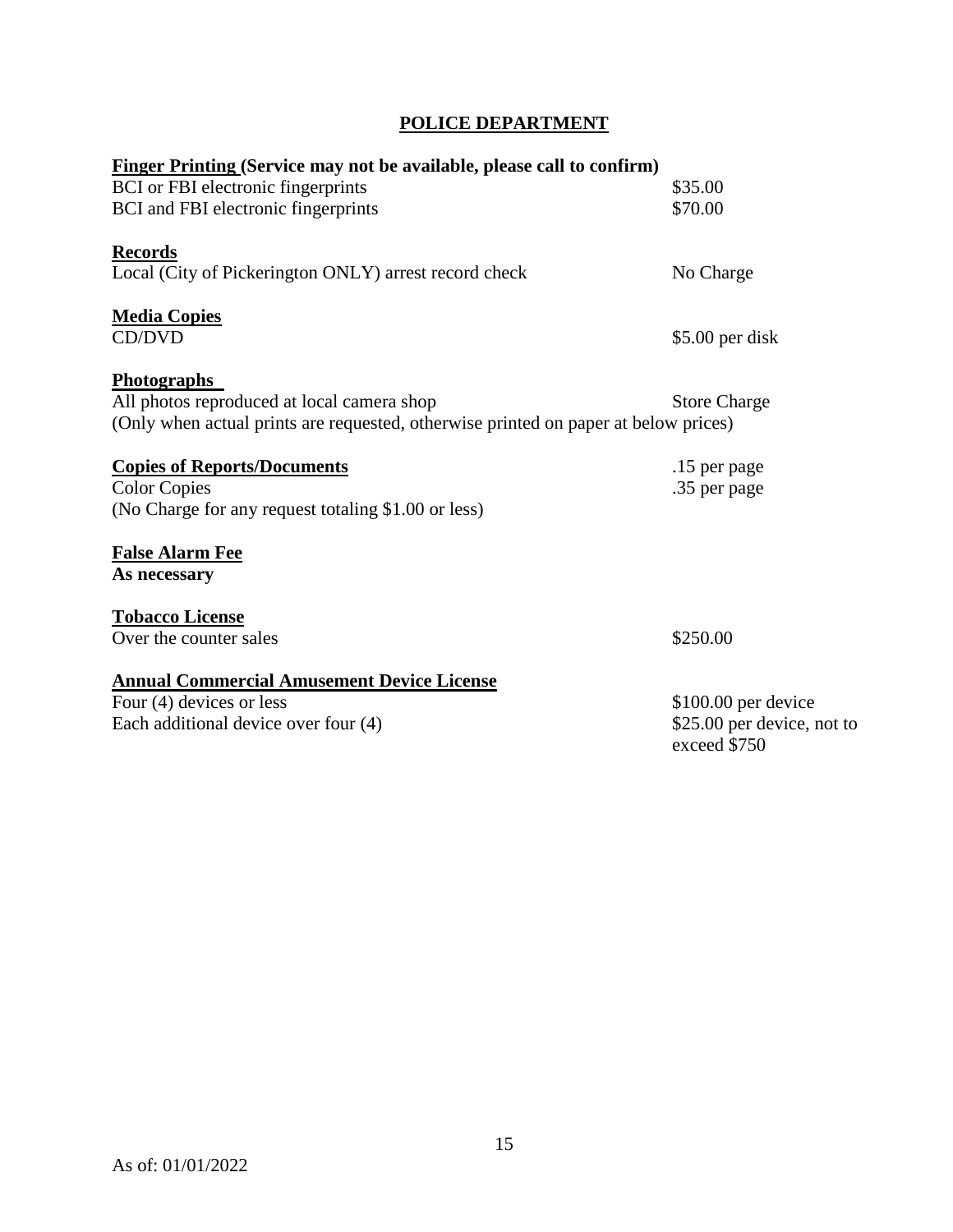#### **UTILITY FEES**

#### **Water and sewer rates for 2022**

**Service Charge** – A minimum service charge based on meter size is hereby established as follows:

| Meter Size (inches) |    | Inside Corporation |   | <b>Outside Corporation</b> |  |
|---------------------|----|--------------------|---|----------------------------|--|
| $3/4$ ''            | \$ | 4.50               |   | 9.00                       |  |
|                     | 2  | 5.72               |   | 11.44                      |  |
| $1\frac{1}{2}$      | \$ | 9.15               |   | 18.30                      |  |
|                     | \$ | 12.00              |   | 24.00                      |  |
|                     | \$ | 15.58              | Φ | 30.83                      |  |
|                     | \$ | 24.50              | J | 49.00                      |  |
|                     | J  | 55.47              | J | 110.93                     |  |
|                     |    | 77.65              |   | 155.31                     |  |

**Water Metered Rate** – The charge for all metered water used is hereby established as follows:

| Effective year |    | Under 12,000 gallons,<br>$\cos t$ per 1,000 gallons | Over 12,000 gallons,<br>$\cot$ per 1,000 gallons |      |
|----------------|----|-----------------------------------------------------|--------------------------------------------------|------|
| 2022           | S. | 4.16                                                | Ж                                                | 6.39 |

There shall be a ten percent (10%) surcharge on the metered rate set forth herein for all customers outside the corporation limits.

**Sewer Rates** – There is hereby established a sewer service charge for the use of and for the service made available by the Municipal sanitary sewer system, which charge shall be based upon the amount of waste flow into the Municipal sewer system, whether from within or without the Municipality, according to the following schedule:

| Effective year | Under 3,000 gallons |  | Over 3,000 gallons<br>$\cos t$ per 1,000 gallons |  |
|----------------|---------------------|--|--------------------------------------------------|--|
| 2022           | 27.38               |  | 9.13                                             |  |

#### **Utility deposit fee – To establish service there shall be a \$100.00 deposit fee for all renters.**

**Water shut-off reconnection fee** – There shall be a \$50.00 reconnection fee charged for all water shut off due to non-payment.

Water meter test – To test a <sup>3</sup>/4 inch meter the charge shall be \$25.00, meters larger than <sup>3</sup>/4 inches the charge shall be cost of labor to remove the meter and cost of the test.

**Water meter purchase** – City cost plus 20%

**Water line inspection** - \$40.00 per inspection

**Sewer line inspection** - \$40.00 per inspection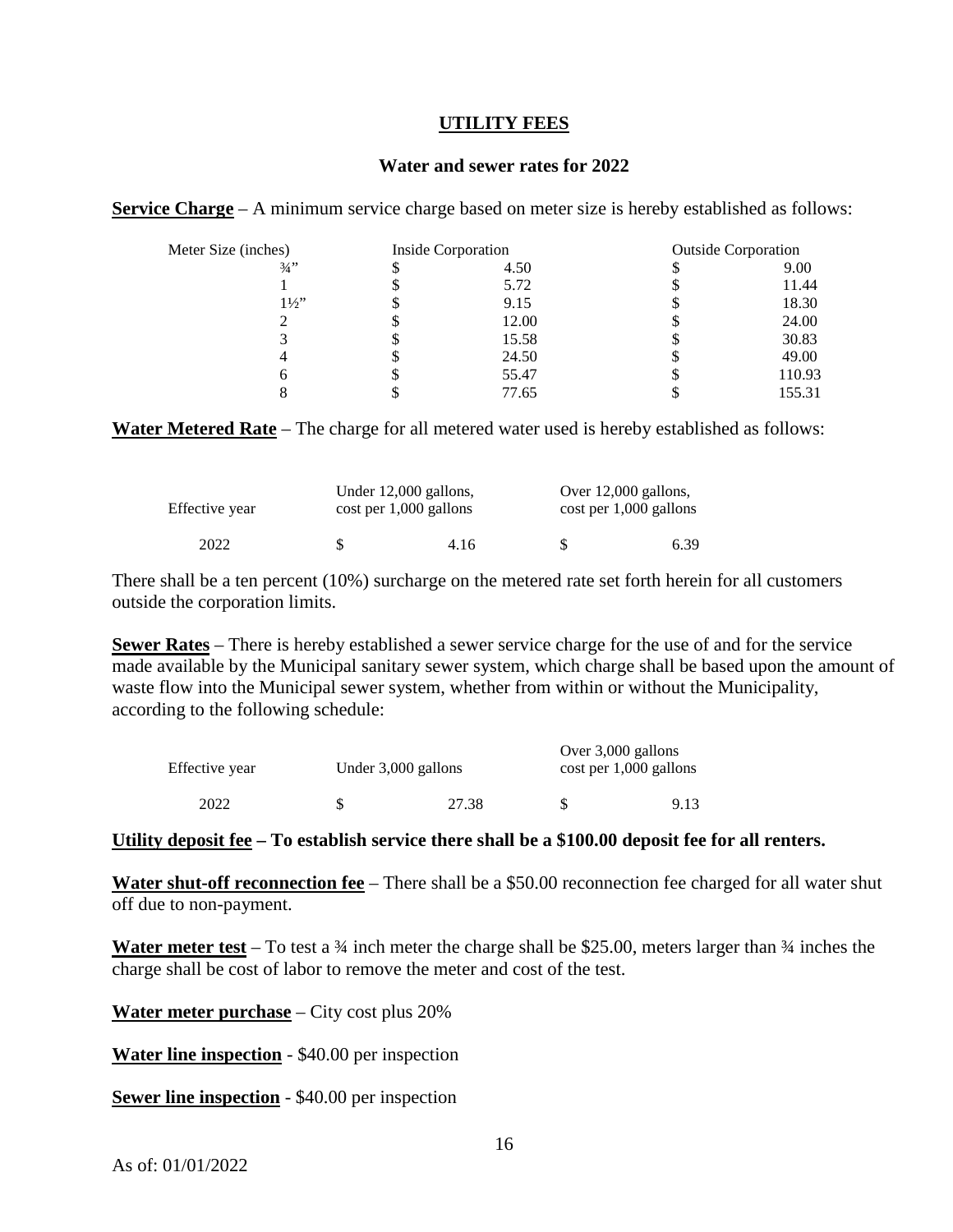#### **Meter set inspection** - \$40.00 per inspection

**Water connection charge for non-assessed property** – A charge of \$10.00 per foot for areas within the Municipality and a charge of \$10.50 per foot for areas outside Municipality.

**Stormwater Utility Charge** – All properties having an impervious area within the City shall be assigned an Equivalent Residential Unit (ERU), or multiple thereof, which will be a minimum one ERU. All improved single-family residential properties are assigned one ERU. A flat rate of \$4.50 per month will be charged to these properties.

All properties having an impervious area which are not improved single-family residential properties are to be assigned by the City Manager an ERU multiple based upon eighty percent of the properties estimated impervious area (in square feet) divided by 2,530 square feet (one ERU). This division will be calculated to the second decimal.

**Stormwater Capacity Fee** – \$1,116.17 per ERU for each building permit for new housing or commercial development.

**Urban Forestry Fee** – Upon application for a building permit for construction of a new building or structure on any lot in any single-family residential zoning classification, the sub divider, owner or builder of such building or structure shall pay an urban forestry fee to the City's Urban Forestry Fund in the amount of \$680.98 per lot.

**Water Capacity Fees** – Rates shall be charged according to the location of the property to be served, the size of the connection to be made, and the demands on the system associated with particular usages.

| Diameter       |    | Within the   |    | Outside the  |
|----------------|----|--------------|----|--------------|
| (Inches)       |    | Municipality |    | Municipality |
| 3/4"           | \$ | 5,250.09     | S  | 5,775.10     |
| 1"             | \$ | 10,245.26    | \$ | 10,806.31    |
| $1\frac{1}{2}$ | \$ | 19,893.72    | \$ | 21,883.09    |
| 2"             | \$ | 30,778.54    | \$ | 33,856.42    |
| 3"             | \$ | 61,557.06    | \$ | 67,712.77    |
| 4"             | \$ | 122,767.02   | \$ | 135,043.73   |
| 6"             | S  | 246,228.27   | S  | 270,851.10   |
| 8"             |    | 492,456.51   |    | 541,702.15   |

Any connection larger than set forth above shall be calculated using the formula, cost for  $\frac{3}{4}$ " water capacity fee multiplied by the relative capacity of the water service line (which is the radius squared divided by 0.140625).